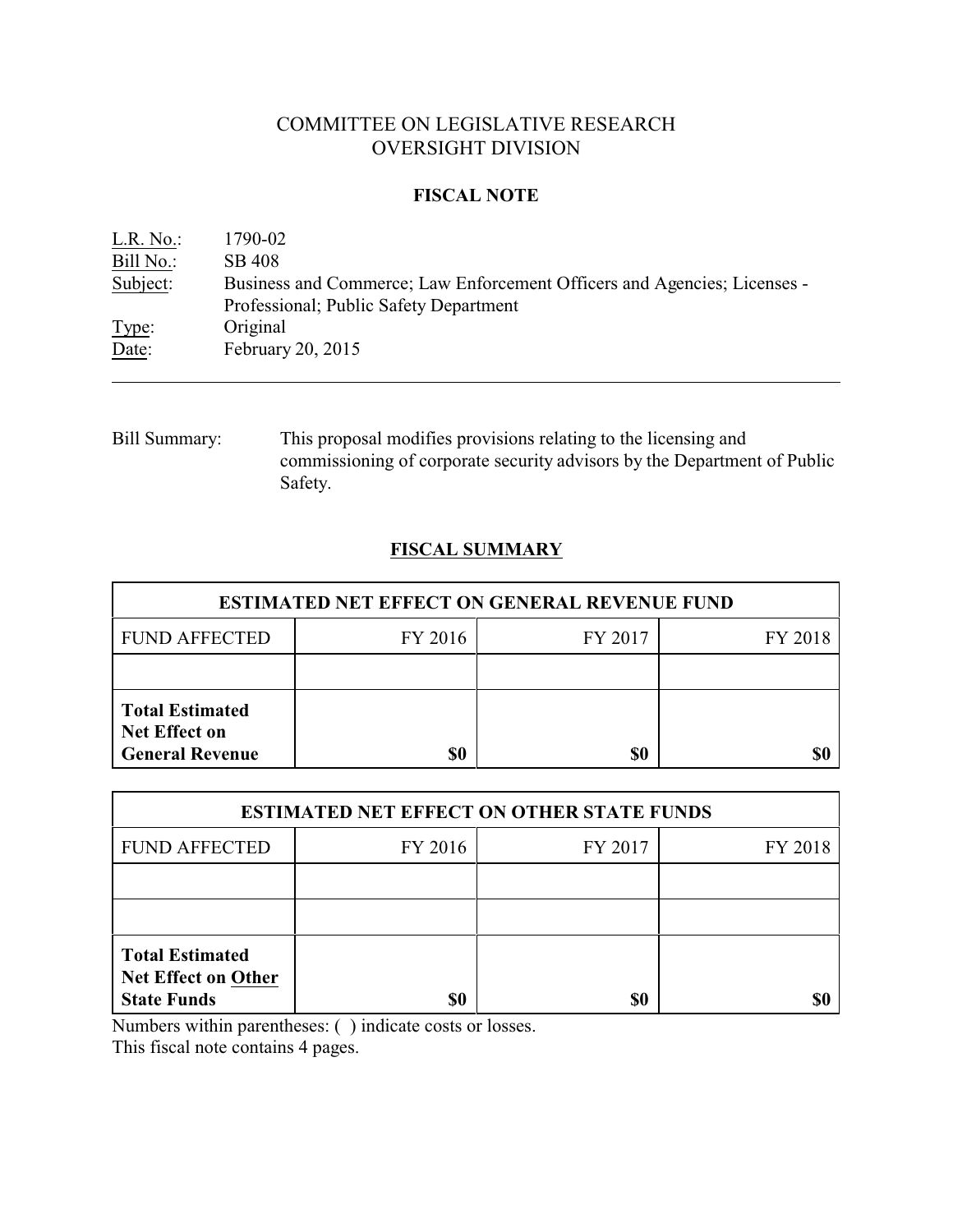L.R. No. 1790-02 Bill No. SB 408 Page 2 of 4 February 20, 2015

| <b>ESTIMATED NET EFFECT ON FEDERAL FUNDS</b>                        |         |         |         |  |
|---------------------------------------------------------------------|---------|---------|---------|--|
| <b>FUND AFFECTED</b>                                                | FY 2016 | FY 2017 | FY 2018 |  |
|                                                                     |         |         |         |  |
|                                                                     |         |         |         |  |
| <b>Total Estimated</b><br>Net Effect on All<br><b>Federal Funds</b> | \$0     | \$0     |         |  |

| <b>ESTIMATED NET EFFECT ON FULL TIME EQUIVALENT (FTE)</b>    |         |         |         |  |
|--------------------------------------------------------------|---------|---------|---------|--|
| <b>FUND AFFECTED</b>                                         | FY 2016 | FY 2017 | FY 2018 |  |
|                                                              |         |         |         |  |
|                                                              |         |         |         |  |
| <b>Total Estimated</b><br><b>Net Effect on</b><br><b>FTE</b> |         |         |         |  |

 $\Box$  Estimated Net Effect (expenditures or reduced revenues) expected to exceed \$100,000 in any of the three fiscal years after implementation of the act.

| <b>ESTIMATED NET EFFECT ON LOCAL FUNDS</b> |         |         |         |  |
|--------------------------------------------|---------|---------|---------|--|
| <b>FUND AFFECTED</b>                       | FY 2016 | FY 2017 | FY 2018 |  |
| Local Government                           | \$0     | \$0     | \$0     |  |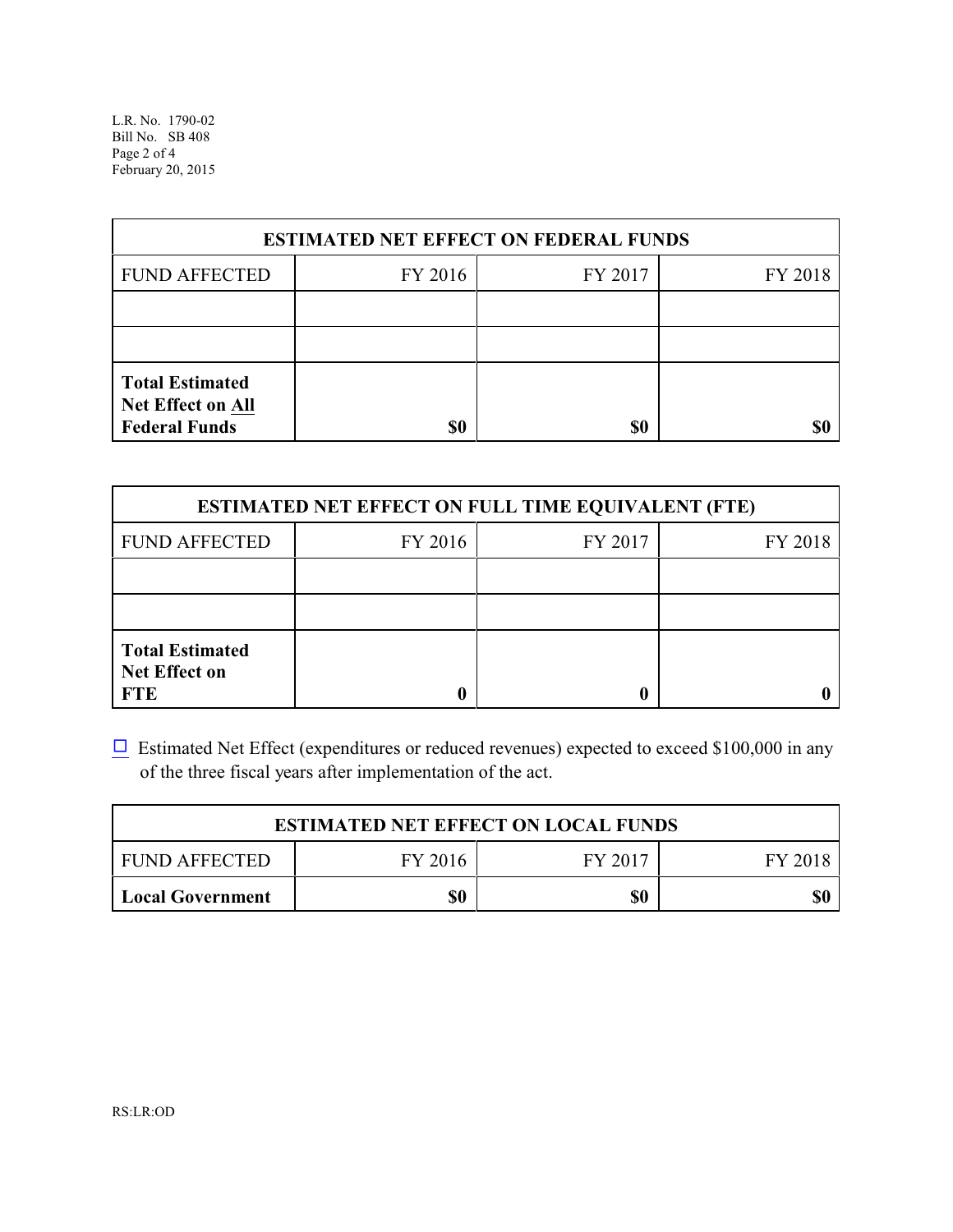L.R. No. 1790-02 Bill No. SB 408 Page 3 of 4 February 20, 2015

#### **FISCAL ANALYSIS**

#### ASSUMPTION

Officials from the **Department of Public Safety (DPS)** state Section 590.750 requires DPS to regulate and license all corporate security advisors in the state. It also gives the director the sole authority to commission corporate security advisors and requires the department to establish a minimum amount of liability insurance to be provided by the prospective or current employer.

DPS states the addition of the program will necessitate the hiring of a Program Representative II at \$30,170 annually. DPS estimates the annual cost for this FTE to be approximately \$55,000 per year.

**Oversight** notes the corporate security advisors program within DPS was established by SB 656 from the 2014 legislative session. On the fiscal note for that bill, Oversight reflected DPS' additional FTE along with income from licensing fees and renewal fees from the corporate security officers program. Oversight assumes this proposal modifies the requirements of the program; therefore, Oversight will not reflect additional cost to DPS from this bill.

Officials from the **Office of the State Courts Administrator** and the **City of Kansas City** each assume the proposal would not fiscally impact their respective agencies.

Officials from the City of St. Louis did not respond to our request for fiscal impact.

| FISCAL IMPACT - State Government | FY 2016<br>$(10 \text{ Mo.})$ | FY 2017                       | FY 2018                       |
|----------------------------------|-------------------------------|-------------------------------|-------------------------------|
|                                  | $\underline{\underline{\$0}}$ | <u>\$0</u>                    | $\underline{\underline{\$0}}$ |
| FISCAL IMPACT - Local Government | FY 2016<br>$(10 \text{ Mo.})$ | FY 2017                       | FY 2018                       |
|                                  | $\underline{\underline{\$0}}$ | $\underline{\underline{\$0}}$ | $\underline{\underline{\$0}}$ |